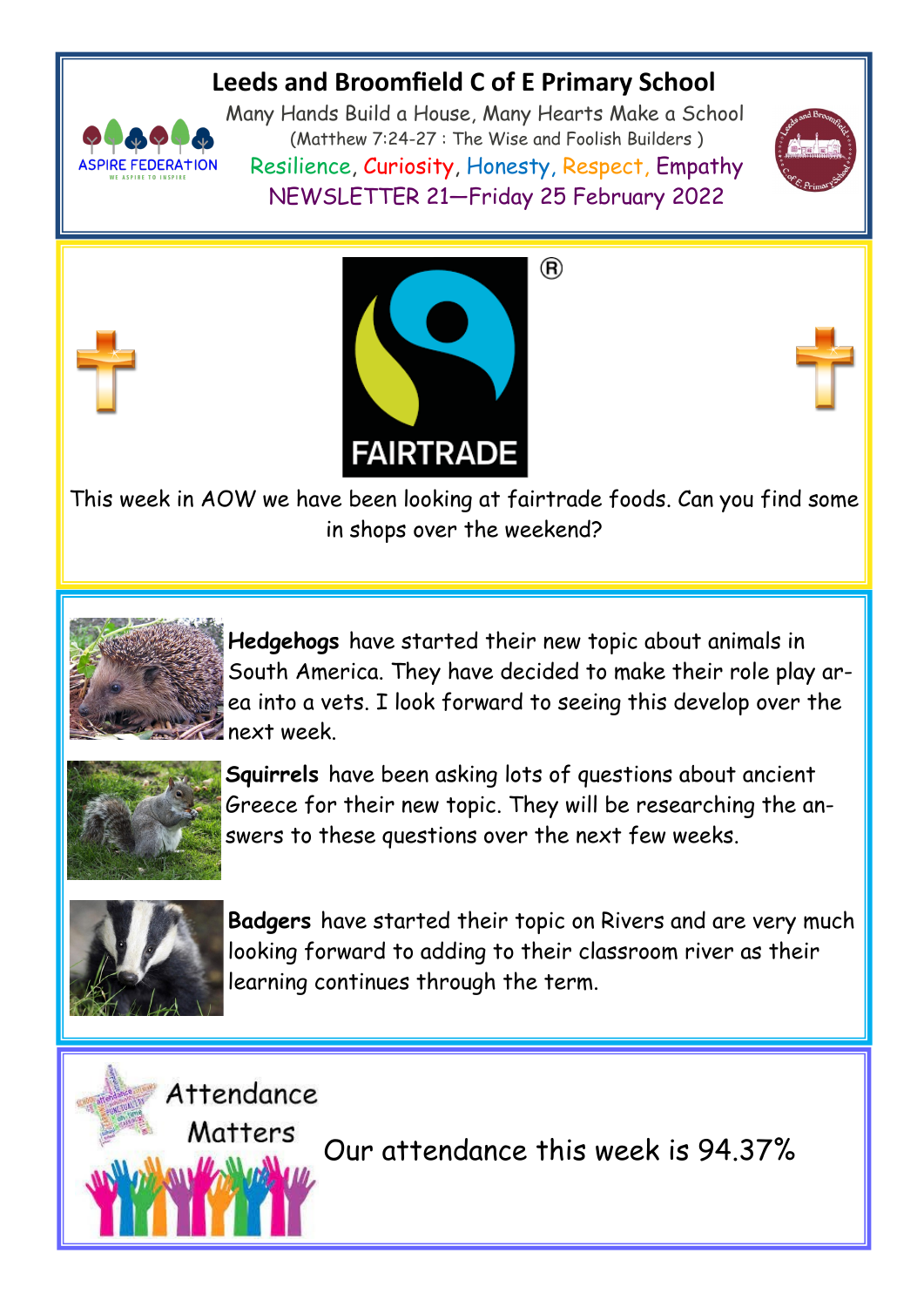# **PROUD awards**

After speaking to pupils and staff we wanted to build children's self esteem and confidence in themselves. Each pupil needs to work to get a badge for each letter of the word PROUD.

- P Pleasure in work
- R Respect in work
- O Organised in work
- U Unique in work
- D Distinction

Each class has a different colour badge to collect. The children can put these on their bags or on their school jumpers.



**This week's PROUD winners are Jasmine D, Isaac and Diana. A massive well done!**



**Afternoon:** 3:00-3:10 Years R, 1 and 2 3:10-3:20 Years 3-6 Please try and drop your child and pick your child up between these times.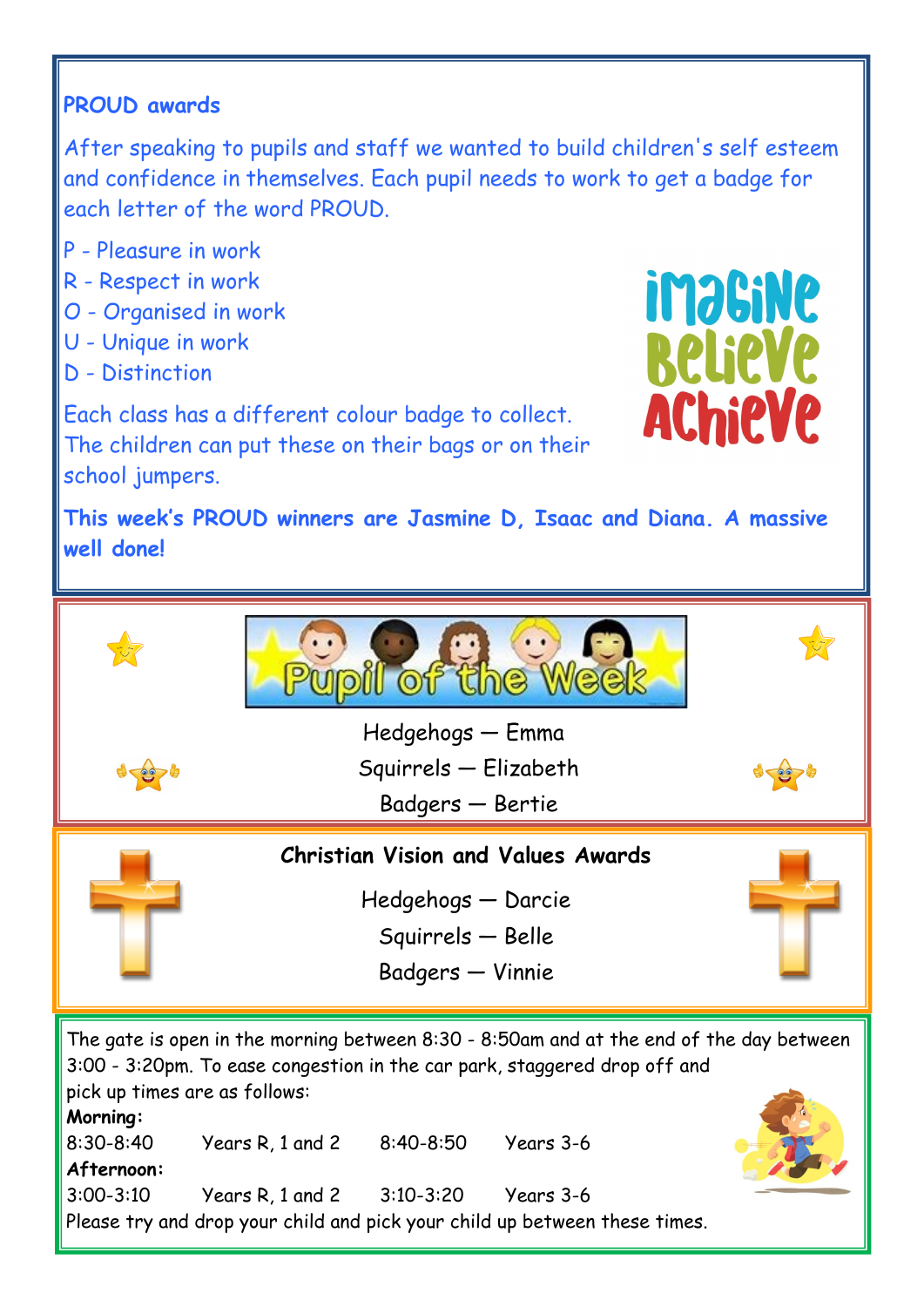

Online Safety - Please continue to talk to your children about the games and apps they are using online. Google have five fundamentals of their internet code to be an Internet Legend. See below for one of them. Many children have been talking about squid games and duggy wuggy. There are videos on YouTube. These are not nice games and I would block them if they appear on your children's phones or tablets. Please keep that open conversation with your children.

[https://beinternetawesome.withgoogle.com/en\\_uk/](https://beinternetawesome.withgoogle.com/en_uk/)

## **BE INTERNET STRONG**

#### **Secure Your Secrets**

Personal privacy and security are just as important online as they are offline. Safeguarding valuable information helps kids avoid damaging their devices, reputations, and relationships.

### **Create a Strong Password**

- Make it memorable, but avoid using personal information like names or birthdays.
- Use a mix of uppercase letters, lowercase letters, symbols, and numbers.
- R3pl@ce le++ers wit# sYmb0ls & n^mb3rs 1ike Thi\$.

### **Switch It Up**

.

- Do not use the same password on multiple sites.
- Create a few different variations of the same password for different accounts.

**Remember, primary-age children should be supervised at all times when online.**

**Reminder:**



No ear-rings for PE

**Reminder:**



Please remember to bring in a pair of wellies or a second pair of trainers so the children can play on the field in all weathers.